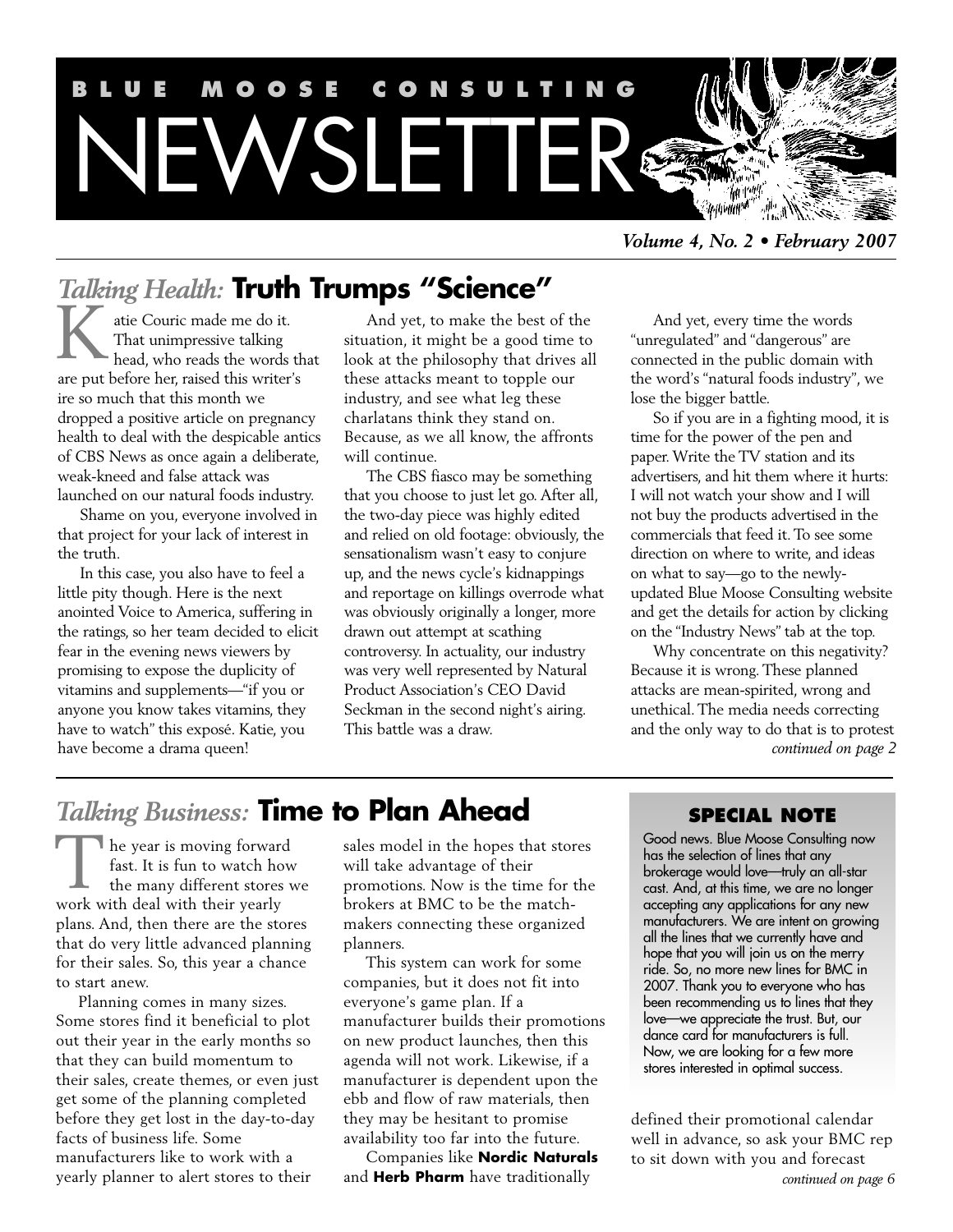## **Truth Trumps Science**

*continued from page 1*

and correct. But, on a philosophical level as well, we need to educate the public, to lead them on to a true paradigm—for this is the only way to heal the world and to bring about true health. Yes, our mission goes beyond our store, our order pad, our cash register, and our community—all the way into our television, and more importantly into the minds of the people we service in our stores. Education means to lead forward.

For how can we expect people to heal unless we point out to them the toxins in the world they live in? People will not get well until they know what is making them ill.

Illness and danger does not emanate from a bottle of herbs or from a nutritional supplement. Cancer is caused by a breakdown in the body system. Alzheimer's disease is the result of years of nutritional neglect and bad life choices. Watching television has a higher probability of causing cancer than Bloodroot or St. John's Wort or Echinacea (the products highlighted in the TV diatribe). The plastic that holds the tainted cow's milk is the culprit. And the expensive drugs "proven" to "cure" the symptoms of real disease the supposed science behind the "doctor recommended" products etched into people's minds in the daily TV programming—create the greatest degree of illness ever foisted on a people by its so-called leaders. And who is to blame? The scientists, the media, the law-makers and the lawyers who protect them all. "Follow the established order and we will not shut you down".

And so what? Well, we are not in this business to make war on the world (we are here to promote peace). Acknowledging the truth that we seek, even amongst ourselves, is at least somewhat gratifying. We are neither crazy nor alone, and every person who walks through your door and finds health can testify to that!

But we have to intelligently win this battle for truth.

Every store must decide how they intend to educate correctly. Some may choose a bulletin board that highlights commentary and articles proving the flaws in the arguments of the so-called mainstream. It is clear that to be passive against this relentless assault is to make oneself open to attack. Others may just continue to communicate truth through the daily talk in the store. But you must have a strategy, and you must be consistent in your message.

Everyone should consider joining the Natural Products Association. This year—right now—every state in the NNFA East is organizing to prepare a political action committee to lobby their state Legislature if necessary to protect our industry from assaults from every side. Join, and participate according to your interest in preserving your livelihood: write letters when necessary, help monitor your Legislature, call and make your voice and your opinion heard, and let your representative know that you vote and you are watching how they handle the issues that affect you.

In my opinion after 26 years studying health, it is apparent that we in the natural foods movement are pursuing truth and the mysteries of health and the human body. Science, I say most declaratively, has been coopted by partisan forces. It happened to homeopathy, herbalism and many other

## **ANOTHER REASON TO JOIN THE NATURAL PRODUCTS ASSOCIATION**

2007 promises to be a difficult year for the natural foods industry if we don't get organized, politically astute and prepared to be both proactive and defensive to the expected onslaught of bills that will arise in this legislative session. The concerns are both national and in state Legislatures. Don't sit in fear. Get active. Join the national Natural Products Association, and your regional NNFA. Ask how you can help. It is your industry and your future.

And plan to go to Washington DC this March for the **National Education Day** and the **Natural Products Lobby Day. March 26 & 27**.

### **TESTIMONIALS COUNT**

## **Delicate topics resolved—Well in Hand Wart Wonder**

"I'm using your "Wart Wonder for Delicate Places" on rectal warts that I had for two years. I have been spraying 3-4 times daily and am having good results. I cannot imagine what I would have had to do at the doctor's office to get rid of those little terrors. Really, thank you so much for your product."

*—T.M., CA*

## **IN THE NEWS We can shape the news**

Whenever bad press unfairly targets our market, we should activate and influence our clientele. Go to **www.BlueMooseConsulting.com** and get some ideas on how to respond immediately and forcefully to every unjustified bad press event. Click on "Industry News" and on the file called "How to respond to Media Attacks"

healing modalities in the past century. Truth is no longer the goal of modern science, and the scientific method has been stolen and bastardized in the pursuit of desired results leading to monetary profit. As I write this, Pfizer announces they are laying off 10,000 workers: I guess their pursuit of health for humankind is subjugated to the allimportant financial bottom-line.

What exactly does the corporate machine fear about proactive, successful, safe preventative health care? We are achieving tremendous good with little or no danger to public health. The store owners and buyers are wise gatekeepers to present the reputable products and shun the sensational and unethical. The marketplace works as suggested and the people speak—by turning to natural foods and natural health care more and more, every day.

Like choreographed clockwork, flawed studies yield misinformation. Hundreds of positive clinical results are ignored by the press, but one phone call

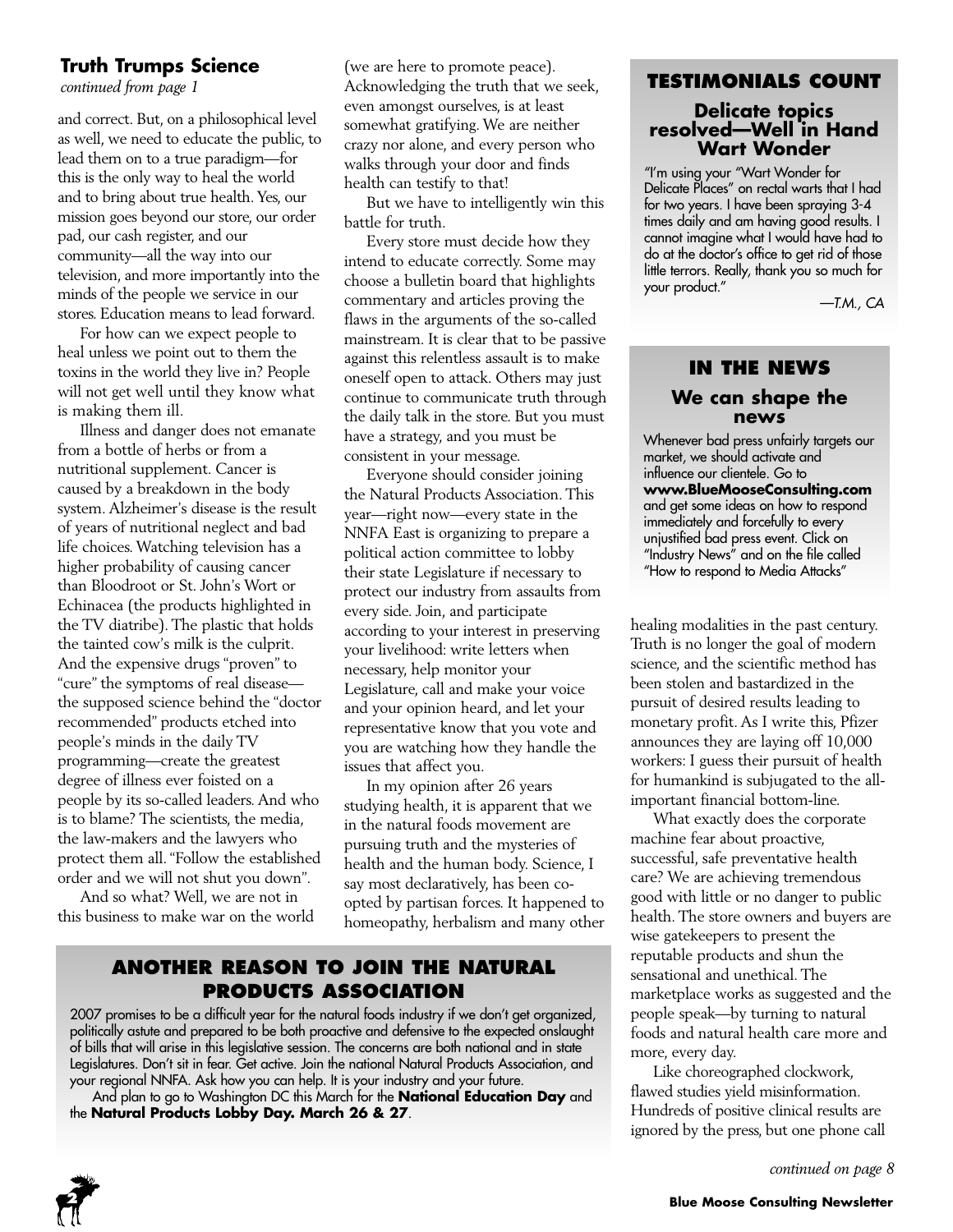

**February Sales help people "Get Warm"**

**25% OFF Warming Circulation Tonic™ Ginger**

**Healthy Veins Tonic™** *minimum order 3 ea per SKU for discount Applies to all sizes: 1 oz., 4 oz., 8 oz.*

**Warming Circulation Tonic™**—Gingko leaf, eleuthero root, rosemary, ginger, prickly ash bark, cayenne. Supports Healthy Blood Circulation\*

**Health Veins Tonic™**—collinsonia (stoneroot), horse chestnut, butcher's broom, rosemary, prickly ash bark. Supports Healthy Structure & Function of the Veins.<sup>\*</sup>

*(\*statements not evaluated by the FDA)*

*Please note the following formula change to Herb Pharm's Male Sexual Vitality Formula:* Saw Palmetto and Oat are being remove from the compound, and Maca is being included. The new formula will be:

| Sarsaparilla root | 30% | Ginseng root            | 30% |
|-------------------|-----|-------------------------|-----|
| Maca root         | 30% | Cardamom seed & pod 10% |     |



**NORDIC NATURALS** 

## **February Heart Health promotion**

## **15% OFF**

EPA formula 60 ct EPA Xtra 60 ct Heart Synergy 60 ct

*Buy in good through February 23*

This is the best month of the year to alert new customers to the role of EPA and Omega-3s in cardiovascular and overall circulatory support

New recorded audio training now available (through February 8th) *"The Benefits of Essential Fatty Acids"*. If your store carries Nordic Naturals, you can listen and receive a free bottle. Ask your BMC sales rep for details.

Not represented by BMC in NJ and parts of PA Not represented by BMC in NC, WV Not represented by BMC in NC, WV



#### **Kosher continues…….**

Bluebonnet's **Multi One** is the first multiple vitamin/mineral of theirs to carry the Kosher logo. As the selection of Kosher grows, the excitement and sales of these products continues. Bluebonnet should be your primary supplement line!

**Albion® Advanced Nutrition** celebrated its 50th anniversary in 2006 without the recognition it deserved. Albion is the champion of amino acid chelation, and the product you should educate on if you want to gain trust concerning minerals. Albion's first nutritional patent was filed in 1968 by company founder Dr. Harvey Ashmead in Ogden Utah. Congratulations to the company that has written the books (10 in all) on chelation.

Bluebonnet is the only company in America to carry the entire line of Albion Amino acid chelates.

Go to **www.Albion-AN.com** to learn more and ask your BMC sales rep to be signed up for the Albion newsletter.

*Bluebonnet—Quality raw materials make quality supplements*

"The New Wave in Education" FREE Retailer Webinar Thursday March 29 on **"The Most Relevant Breakthrough in Baby-Boomer Nutrition Since Glucosamine: Ubiquinol—The Active Form of CoQ10"** hosted by Nutrition Expert Dr. Carl Not represented by BMC in NJ Not represented by BMC in NJ

# NEWION<br>homeopathics

Always safe, always effective.

## **WINTER SPECIALS—20% OFF**

#### **Newton Homeopathic OTC formulas**

Accident-Rescue (#34) Rheumatic Pain (#9) Amalga-Detox (#60) Headache (#13) The Blues (#35) Candida (#16) Dental Gum Care (MR-8) Teeth & Gums (#42)

**Newton for Pets** Rheumatic pain (#P18)

**Nothing But Natural for Kids** HyperCalm (#F59)

*Cannot be combined with any other discounts*

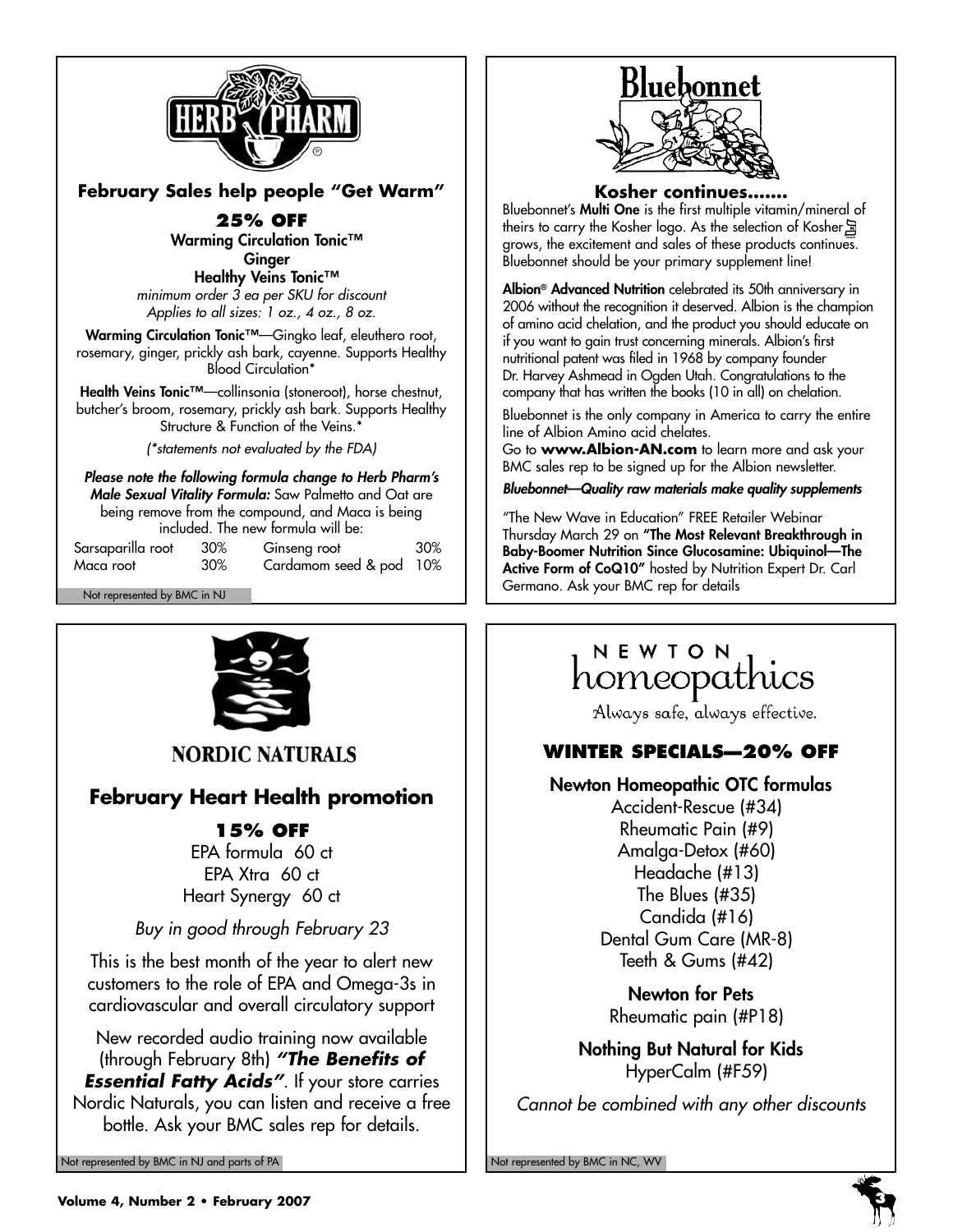

*The Essence of Well-Being®*

#### **The smell of love is in the air this month. Don't let it get away.**

*AromaLand offers the most eclectic selection of romantic blends available anywhere.*

AromaLand's essential oils blends are the perfect small gift. Buy now and have in stock for the holiday gift-seekers.

Call your BMC rep to see what opening order deals can be worked out to get you started in an essential oil line that good aromatherapists know is top rate.



**Wintering with Silver 15% OFF line extension 20% OFF opening order**

## **Think big**

Sovereign Silver's unparalleled silver hydrosol is an essential for the immune needs of the winter months. Everyone in every family should have this product available at home, for preventative health care use and in case the undesirable occurs. Now is the time to get your consumers comfortable with the idea of stocking the 8 oz bottle at home. Buy deep and highlight the larger sizes with substantial savings. Your customers will be glad you directed them if and when the winter cold & flu season gets more intense.

Not represented by BMC in NC, SC, NJ, eastern PA



## **Show special 10% OFF line drive**

*Buy-in period February 14-20.* Includes free shipping

In conjunction with the NFA-SW regional show Feb 17-18

**A great time to stock up on Dr. Ohirra's Probiotics 12 Plus** and all other items that are gaining sales momentum.

### **Dr Ohhira's Probiotic Skin Care Products**

- Probiotic Kampuku Soap, with seaweed
- Probiotic Magoroku Skin Lotion, with Magoroku oil



### **How to Eat Juvo**

- 1. **Open:** pour one package of Juvo a single serving equal to a regular healthy enzyme rich meal—into a large glass.
- 2. **Mix:** stir in 8 ounces of water or your favorite beverage.
- 3. **Drink & Enjoy.**
- *Any time, anywhere: Now that is fast nutritional food*

Not represented by BMC in PA, NJ



*Go away aches and pains* Relief is Well in Hand

> **February Promotion 15% OFF Pain Rescue Warm roll-on Pain Rescues Cool roll-on**



**Love Your Hair**

Give yourself a Valentine's Day gift, or show admiration to your loved one with the tantalizing hair with a present of the best shampoo available. The **Amazonia Preciosa** hair care line offers shampoos, conditioners, and treatment conditioning masks that rejuvenates and enlivens one's hair.

The line utilizes essential oils from the seeds of the Amazon Rain Forest. By using the oils from these seeds, we help not only preserve the forests but also its inhabitants. Preserving Nature and Future Generations, and regenerating your hair. A noble cause with a reward. Surya Brasil.

The Preciosa essential oil provides an exotic seductive scent that evokes the magic and power of the forest. Amazonia Preciosa's fragrance cannot be duplicated in a laboratory, and the oil is extracted using ethical and sustainable harvesting methods.

**Preciosa: because life is precious** *Buriti*—for dyed and damaged hair *Brazil Nut* – for dry and damaged hair *Ucuubu* – for curly and fragile hair *Cupuacu* – for normal and straight hair *Murumuru* – for oily hair

Not represented by BMC in NC, SC



*Finest Quality Hair, Body and Skincare Accessories*

Valentine's Day can be an *"I Love You"*…and a beautiful brush or an indulgent bath tool.

Customers will love you when you show you care by reminding them that the simple things are the best gifts to *"Show they care".*

Make a list by the register of clever, quick gifts and see that response.

Not represented by BMC in NC, NJ, PA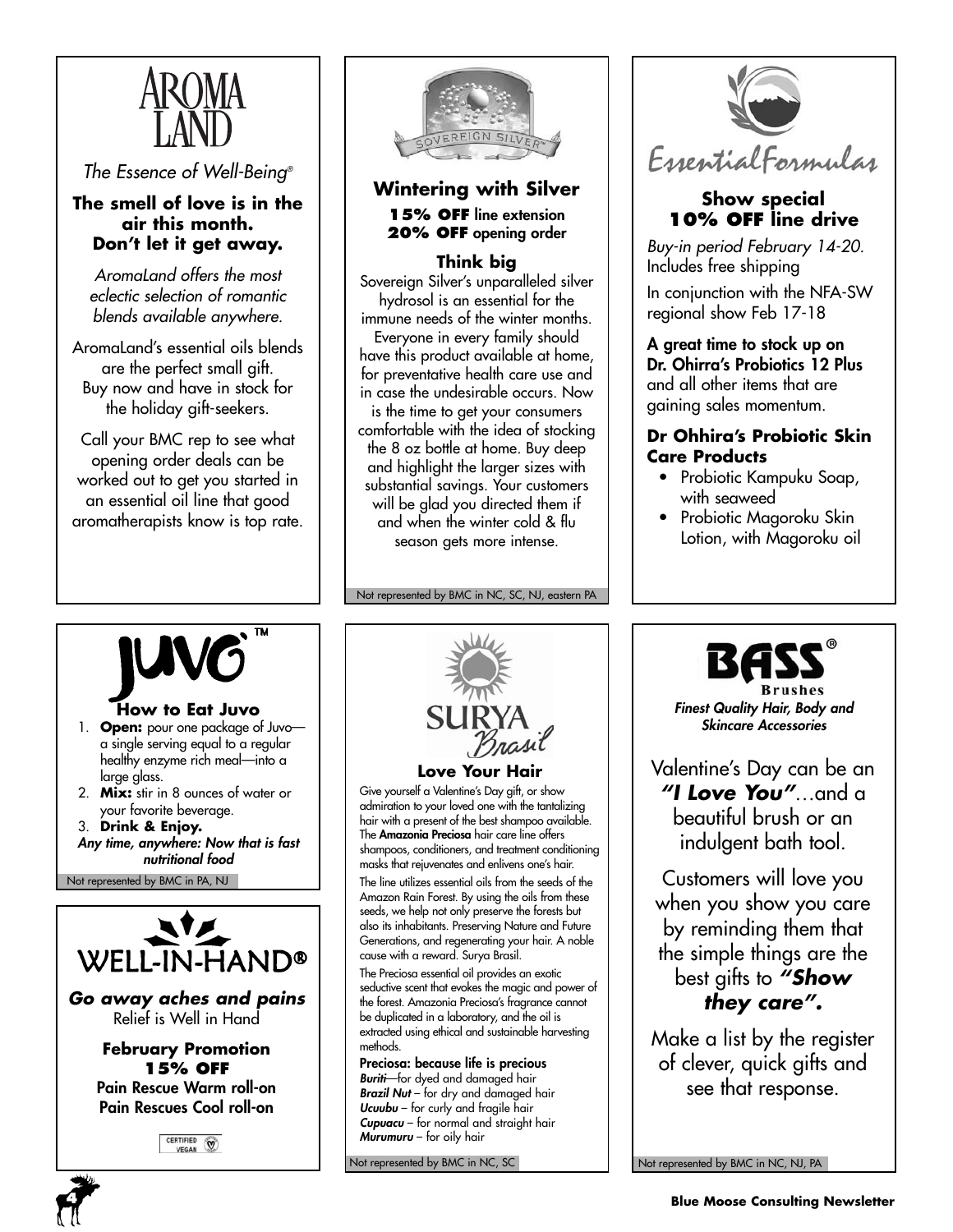

## **Heart Health month**

*Sale items* **HeartCare LiverCare Arjuna, Garlic, Guggul, Turmeric**  $T \times 1$ 

| ююн<br>Purchase                               |     | Formulas Pure Herbs |  |
|-----------------------------------------------|-----|---------------------|--|
| <b>Buy 15</b>                                 | 7%  | 3%                  |  |
| <b>Buy 25</b>                                 | 15% | 5%                  |  |
| <b>Buy 50</b>                                 | 25% | 10%                 |  |
| <b>Buy 100</b>                                | 30% | 17%                 |  |
| Deeper discounts available for<br>larger buys |     |                     |  |

Not represented by BMC in PA, NJ



**Health Education & Health Products & Aloe Vera** 

#### **Look for the Bubbles & Boost Immunity with Aloe Life products All Winter Long**

Just shake the bottle of juice and see the bubbles form! These bubbles are infection fighters called saponins natural occurring in the Whole Leaf Aloe Vera Concentrate - Not Over Filtered - No Sulfites or Water Added. The saponins help to kill staph and other bacterial infections along with viruses that often go untouched by main stream anti-biotics. Dose dependent for immune support.

#### **15% DISCOUNT Everyday 72 Items Mixed**

*Look & Feel Your Best with Aloe Life products today!*

**Parabens have been removed** from the Face & Body lotion and the Body Heat.

# **OLBAS**

## **It's the best time of year for Olbas**

- 1. Be diligent and never run out of the **Olbas Inhalers**
- 2. Keep your stock of **Olbas Cough Syrups** high
- 3. Promote the versatility of the **Olbas Oil**



4. Take a warm bath on cold nights yourself with **Olbas Bath**

*To know Olbas is to love Olbas*

# **LIFE SOURCE**  $B A S I C S$

## **February Promotion**

#### **Children's Chewable 50 mg 30 ct. 15% OFF**

*minimum purchase 6 bottles*

#### **Opening Order Discounts range from 20 TO 25%** *Ask your BMC rep for details.*

"Since I started representing Life Source Basics, their beta glucans product is the only product that I have taken every day. Beta Glucan will become a daily essential for everyone concerned with their immune health in the decade to come. Beta glucan, like polysaccharides and probiotics, are the future of natural immune system health." —Michael Hennessey, Blue Moose

## **MushroomScience®**

### **Significant!!! February Promotion**

#### **Coriolus PSP –**

- the only Coriolus PSP sold in North America
- of all the medicinal mushrooms used in traditional east Asian medicine, the one most studied is probably the one least known outside of China and Japan. Coriolus versicolor has extensive use in both traditional medicine and modern clinical practice.
- used for immuno-modulating properties, and to stimulate immune function after surgeries, chemotherapy and/or radiation treatment, for pulmonary infections, hepatitis and cancer.

**Note:** Coriolus is highlighted this month in *Let's Live* and *Better Nutrition* magazines

**This month: highlight Coriolus** *New accounts:* **25% OFF** per 6 ea *existing accounts:* **15% OFF** per 6 ea **20% OFF** per 8 ea **25% OFF** per 10 ea

# **PERFECT® ORGANICS**

## *Best Valentine's Day Gifts*

*Consider this perfect package for your endcap:*

**Mandarin Rose & Coconut Bath Therapy Mandarin Rose Coconut Body Glow**

Decadent and extremely beneficial...leaves your skin silky soft and perfectly radiant!

An outstanding blend of detoxifying and therapeutic sea salts from exotic locations around the world…creates a bath soak like no other…with floating organic rose petals, this luxurious treatment will leave you relaxed and rejuvenated.

The new organic **Perfect Organic apparel** is in great demand. Ask for details.

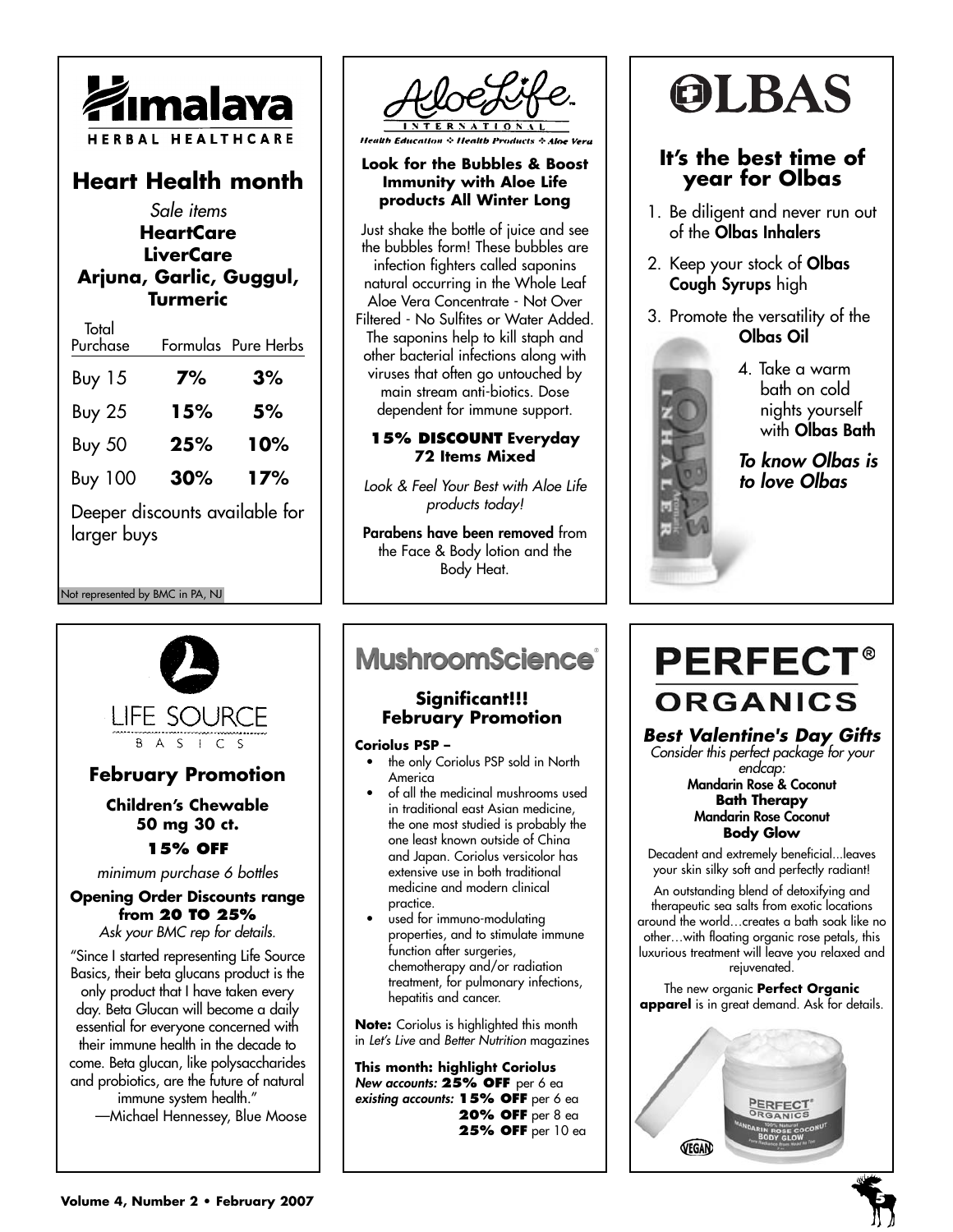## **Time to Plan Ahead**

*continued from page 1*

some creative ways to develop coordinated sales promotions based upon seasonal sales.

Other companies have predictable sales promotions. Bluebonnet gears their sales around the three major trade shows, and is now in its third season of offering theme sales events throughout the year. Next up will be their always popular *Earth Day* promotion. This is an opportunity to create a little fanfare around the best nutritional supplements being manufactured today. Stores that use Bluebonnet's counter and floor displays to pull the product off the shelf are more successful at introducing this line to their consumers, making **Bluebonnet** the asked-for product in their store. And with Bluebonnet's commitment to sell only to the independent retailer, this is one product line everyone should be excited to put on sale and promote.

Some companies announce their sales events quarterly. **Newton Homeopathics** highlight products in all three of their categories—the OTC complexes, the *Nothing But Natural for Kids*, and the *Newton for Pets* lines—in a manner that allows you to create excitement around an effective homeopathic line. This year, more companies than ever are turning to these seasonal promotions to gear up sales for your stores.

And then there are the wonderful monthly sales that we are all so familiar with. **Himalaya USA** works

Happy Valentines Day, with a special kiss for the heart. Promoting heart-healthy nutrients is easy, and why not have dual displays of items physiological and emotional? Along with the **Omega-3s, EPA, carnitine, Heart Synergy, CoQ10, Himalaya's HeartCare**, and **Bluebonnet's Cellular Active Ubiqionol CoQ10** and

**CholesteRice™**, you should highlight these unique and effective mood enhancers: **Newton's The Blues**

**ENDCAP IDEAS**

**AromaLand's Lavender line** of body care products and essential oil blends **Perfect Organic's Body Glow** and **Perfection Cream**

**Herb Pharm's NEW Breath Tonic**. The perfect way to prepare for that special kiss.

a theme every month to help you to educate and explain the merits of the time-tested, clinically-validated herbs and formulas that they provide. Himalaya also offers a free phone training every month to convey information to all staff members who are available and interested in learning more about the exceptional quality of these superior herbal products. Blue Moose Consulting works diligently to ensure that all our stores are aware of the monthly promotions our manufacturers offer. This year, we are going to work harder to give you this information as early as possible so that you can maximize the sales potential that these monthly discounts provide.

Check with your BMC phones sales support person, or with your BMC rep, each month for this month's deals and as many of next month's deals as we know. Herb Pharm, Nordic Naturals, Newton, Perfect Organics, Himalaya, Mushroom Science, Penn Herb Company, and Well-in-Hand offer something special every month. For you, it pays to utilize these deals to market great products, pass on savings

## **ADVERTISING TO HELP YOU SELL**

*Essential Formulas*—EFI is now advertising daily and hosting a 30-minute radio interview on the Nutritional Living show by Dr. Ward Bond. Hosting the 30-minute sequence in that show will be guests Ann Louise Gittleman, Martie Whittekin and Fred Pecatore. Nutritional Living is available on the DISH and SKY ANGEL networks, TCT Network, and on various national and regional Christian television channels

*Essential Formulas*—Ronald Hoffman, MD, CNS of New York City, is publishing an article of Dr Ohhira's Probiotics 12 for the February/March issue of the *Townsend Newsletter*, entitled "Probiotics: 21st Century Support for Healthy Digestive and Immune Systems."

*Mushroom Science*—full page ad in *Let's Live* and half page ad in *Better Nutrition* magazines on Coriolus mushroom.

**Sovereign Silver** - *Healthy Living* magazine article entitled "A Silver Lining for Sore Throats"

## **MARKETING IDEAS**

The old "copy-and-cut strategy" for shelf talkers may just be the best method to highlight essentials for heart health this month. Find heart shapes or make them—we all have this talent—and stick hearts all over your store, speaking from the heart to your customers about products they should be using to protect their heart health as they age. 'Cause everyone wants to ability to continue to love into old age!!

#### **TAKE 5 MINUTES**

How are you using the space around your shopping carts and baskets? People go there first when they arrive at your store. Are you alerting them to sales items or literature that is new and timely? Here is the first place to affect sales. Excite them to fill that basket. Be creative and change the scenery several times a year. Take 5 minutes to see what your options are: something easy will often be most effective.

and get your customers shopping for new things and discounts. Sales work, and they work best when presented intelligently, creatively and prominently.

One successful strategy we at BMC have been suggesting is to coordinate their monthly promotions with the National Health Awareness months that the US government delineates each year. The logic is simple. If a store places thyroid products on an endcap during National Thyroid Awareness month, then the probability of customers being alerted to this issue through radio, TV and newspaper public awareness campaigns is high; as is the chance that your endcap will

*continued on next page*

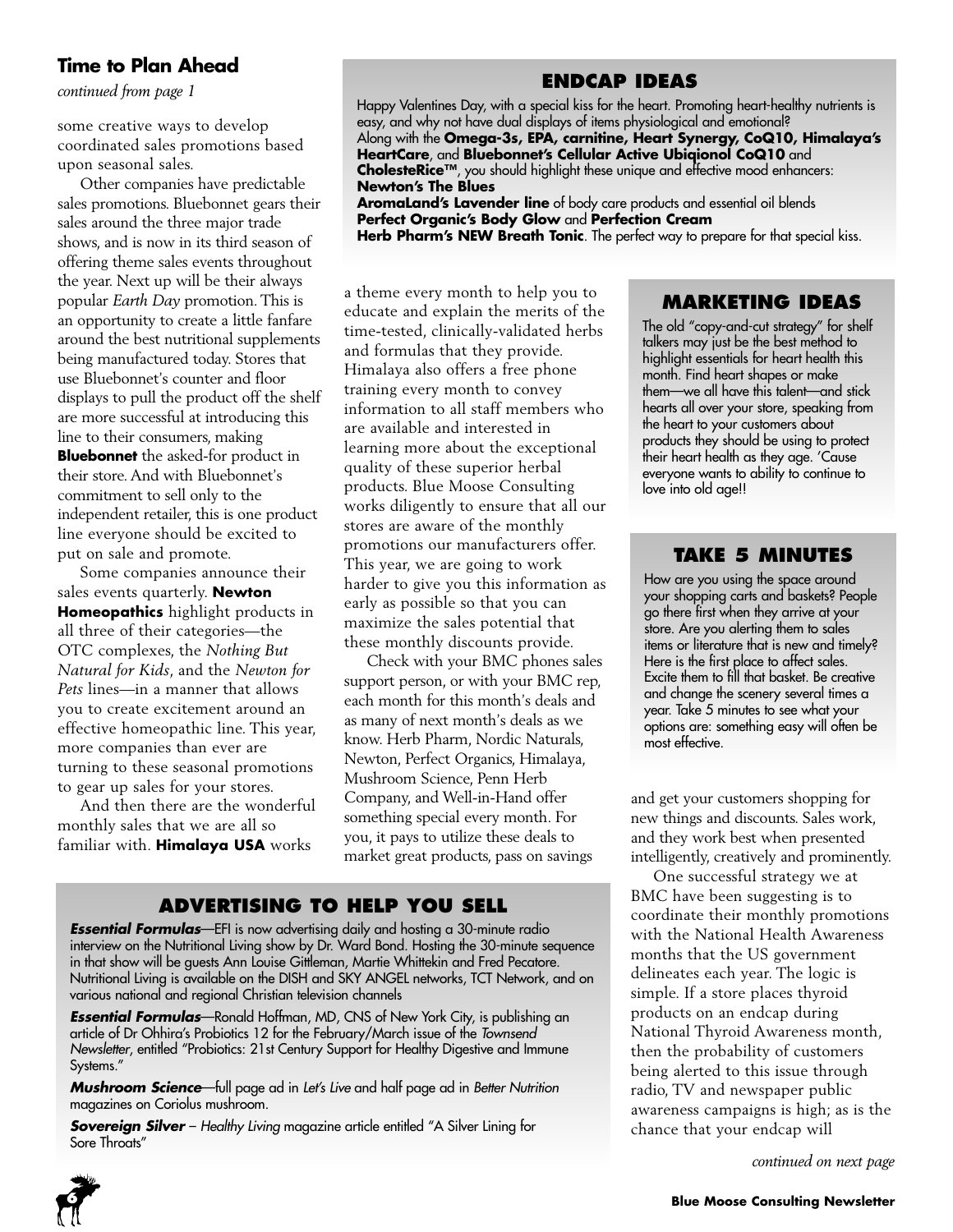generate interest, education and sales. February is National Heart Awareness month. Plans should have started January 15th. A good promotion runs more than four weeks, is presented before the actual event, is clearly demarcated and highlights both the sale and the discount, and the buy-in dates for the promotion. Now you have a customer learning your system, and buying accordingly.

To plan ahead and use this yearly sales calendar, go to **www.healthfinder. gov.library.nho.nho.asp.**

Another clever way to use the public health sector of our government is to contact the organizations that promote these events and request that they send you free health education materials to correspond with your store's awareness campaigns. Always review the literature before you put it on display, as many so-called public education pieces disregard nutrition and preventative health care and

promote drugs and surgery. If the literature fits, you have free sales materials (free except for the fact that your tax payer dollars often go towards the production of these literature pieces anyway!)

How to get organized to do this effectively?

Well, for the yearly and quarterly sales promotions, make an appointment with your BMC sales representative now. Either meet, or go over the potential via a phone call. With our sales team now nearing a dozen folks, we are able to tune you in, stay organized with your needs, and even send you reminders on what you were interested in. Our BMC General Manager, Jamie Daly, has been doing an exceptional job coordinating buy-in dates, demos, Coop ad dollars where available, and even consumer talks. In 2006, we very cleverly teamed several companies ideas into neatly packaged ads that ran in local papers where we were able to announce a demo or talk

## **"WE ARE HEALTH FOOD PEOPLE" Michael M. Schoor, J.D.** *Founder, President and CEO, Essential Formulas, Inc.*



Since the 1970s, Michael has represented various integrative health care entities including several chiropractic educational institutions including Palmer College of Chiropractic, Logan College of Chiropractic and the then-Columbia College of Chiropractic. He has represented and counseled national and state associations of naturopaths, chiropractors, doctors of oriental medicine and clinical nutritionists. He was the first chairman of the Clinical Nutrition Certification Board (CNCB).

During a stay in Malaysia in 1997, Michael incurred the gastro-intestinal wrath of what is known in Mexico as  $\tilde{''}$ Montezuma's Revenge." Because he was without a

pharmaceutical drug he had used since he was ten years old to treat what is now known as IBS, he asked a local doctor, with whom he was traveling, for help.

Michael's doctor friend provided a medicine from Japan known as OMX. The medicine helped immediately and substantially. In fact, it worked more effectively than did the western pharmaceutical drug. The "shaky, sped-up feeling in his stomach and colon" ended in two days, as opposed to 10 days when using the pharmaceutical, and with no negative side-effects.

Impressed by the results of this product, he was determined to learn everything about it. His search ultimately led him to Dr. Iichiroh Ohhira, one of Japan's leading microbiologists and the formulator of OMX. Michael learned that the little brown capsule that saved him from days of discomfort had been proven safe and effective by over 20 university-based, scientific research studies. He became convinced that Americans needed access to this incredible product. Thus Essential Formulas was established in 2000 to bring OMX, now called Dr. Ohhira's Probiotics 12 PLUS, to North America. Since then, Essential Formulas has added other dietary supplements and skin care products formulated by Dr. Ohhira to their catalog.

Michael and his wife Jo Len reside near a small mountain village in northern New Mexico. Essential Formulas Incorporated is based in Dallas.

## **TIP OF THE MONTH Ubiquinol is being asked for everywhere**

The verdict is in. The consumer understands the benefits of ubiquinol with the simplest of explanations. Bluebonnet's new Cellular Active™ Ubiquinol CoQ10 is one of the hottest product launches ever. The first delivery sold out in four days, and millions of capsules have been sold and reordered already. Stores are buying by the gross and highlighting the product, and—with minimal fanfare—the product is selling. Surprised? We all know CoQ10 sells, so why would the newest and best CoQ10—a form that literally redefines the product—not be an immediate hit? So, the simple question is: are you providing this cutting edge nutrient, are you explaining it with enthusiasm, and are you leading the charge with the most important advancement in CoQ10 nutrition in over 40 years?

at the same time. If we can provide a training to correspond with this organized sales event, we will. Contact your BMC sales rep first, or ask your phone sales associate when they call; or tell Jamie you are ready to roll by calling (703-521-4567) or emailing him at **Jamie.Daly@BlueMooseConsulting.com** or **Michael@BlueMoose Consulting.com**.

Of course, you then have the obligation to follow a basic rule of sales in making sure that you have the merchandise in on time and in sufficient numbers to last the duration of the sale. This involves a sharp eye, budgetary planning and an enthusiasm and desire to see the project succeed.

We are here for you. We want to see your store succeed. Blue Moose Consulting is being built to work with you to help you maximize your sales potential. Let's work together in 2007. If every willing health food store accentuated the same health theme for preventative health care and optimal health nutrition in the same month—what would be the harm? A more healthy populace. Take the time. Organize. Educate, promote and succeed. Your community's health needs your leadership. ❂